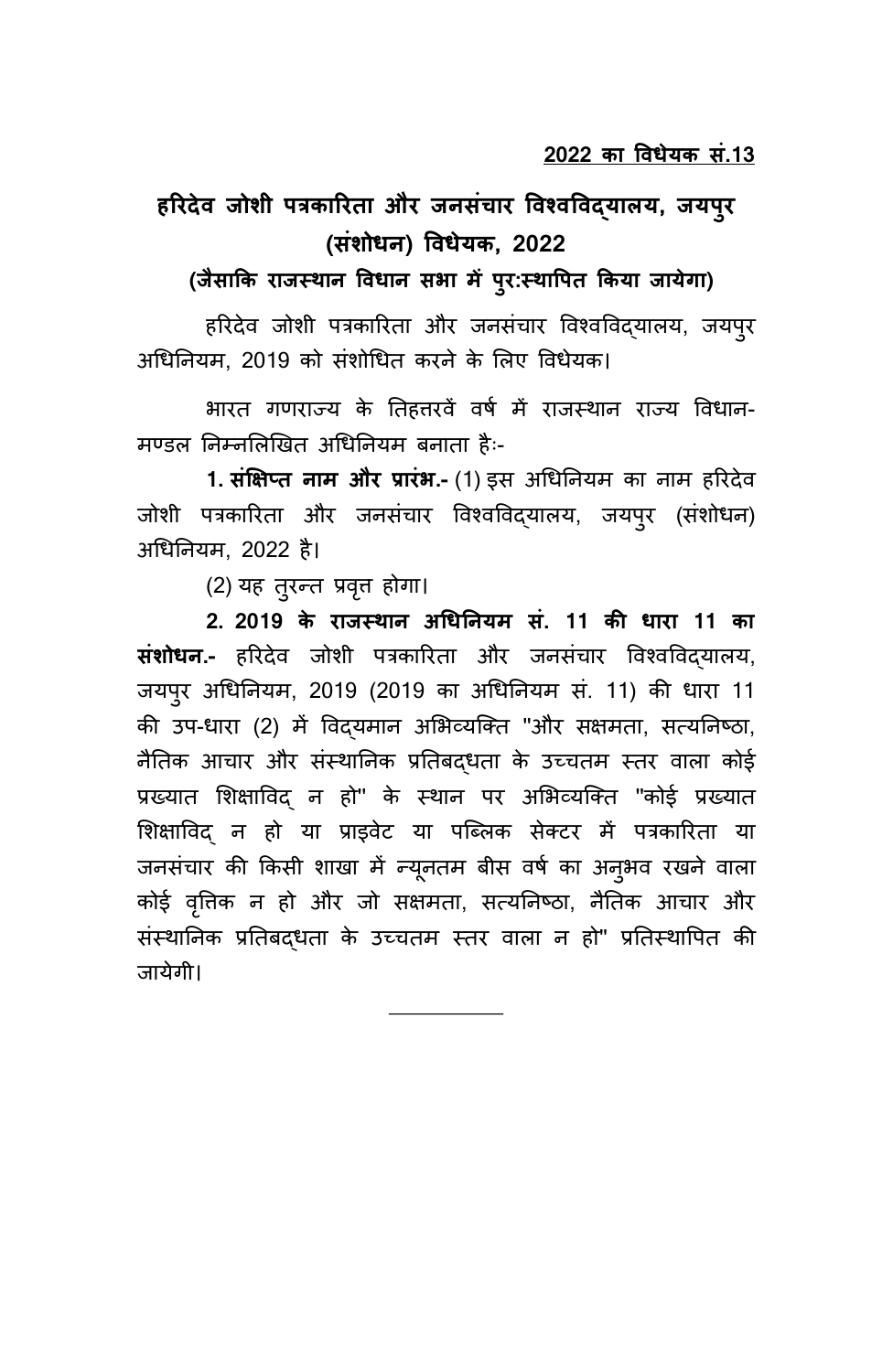### **उ्देश्यों औि कािणों का कथन**

राजस्थान राज्य में पत्रकारिता और जनसंचार विश्वविद्यालय की स्थापना के लिए उपबंध करने हेतु राज्य विधान-मण्डल द्वारा 2019 में हरिदेव जोशी पत्रकारिता और जनसंचार विश्वविद्यालय, जयपुर अधिनियम, 2019 अधिनियमित किया गया था।

विश्वविद्यालय अनुदान आयोग विनियमों और अन्य राज्य विश्वविद्यालयों के अधिनियमों के उपबंधों के अनुसार, हरिदेव जोशी पत्रकारिता और जनसंचार विश्वविद्यालय, जयपुर अधिनियम, 2019 की धारा 11 की उप-धारा (2) में भी समरूप उपबंध किया गया था कि इस विश्वविद्यालय में कुलपति के रूप में नियुक्त किया जाने वाला कोई व्यक्ति किसी विश्वविद्यालय या महाविद्यालय में आचार्य के रूप में न्यूनतम दस वर्ष का अन्3मव रखने वाला या किसी प्रतिष्ठित शोध और/या शैक्षणिक प्रशासनिक संगठन में किसी समकक्ष पद पर दस वर्ष का अनुभव रखने वाला और सक्षमता, सत्यनिष्ठा, नैतिक आचार और संस्थानिक प्रतिबद्धता के उच्चतम स्तर वाला कोई प्रख्यात शिक्षाविद् होगा।

चूंकि उक्त विश्वविदयालय केवल पत्रकारिता और जनसंचार के क्षेत्र से संबंधित है, इसलिए राज्य सरकार ने यह आवश्यक समझा है कि खोजबीन समिति, प्राइवेट और पब्लिक सेक्टर में पत्रकारिता और जनसंचार की किसी भी शाखा में न्यूनतम बीस वर्ष का अनुभव रखने वाले वृत्तिक की भी सिफारिश कर सकेगी। तदन्**सार, हरिदेव जोशी** पत्रकारिता और जनसंचार विश्वविद्यालय, जयपुर अधिनियम, 2019 की धारा 11 की विद्यमान उप-धारा (2) संशोधित की जानी प्रस्तावित है।

यह विधेयक पूर्वोक्त उद्देश्य की प्राप्ति के लिए ईप्सित है।

अत: विधेयक प्रस्तुत है।

राजेंद्र सिंह यादव, प्रभारी मंत्री।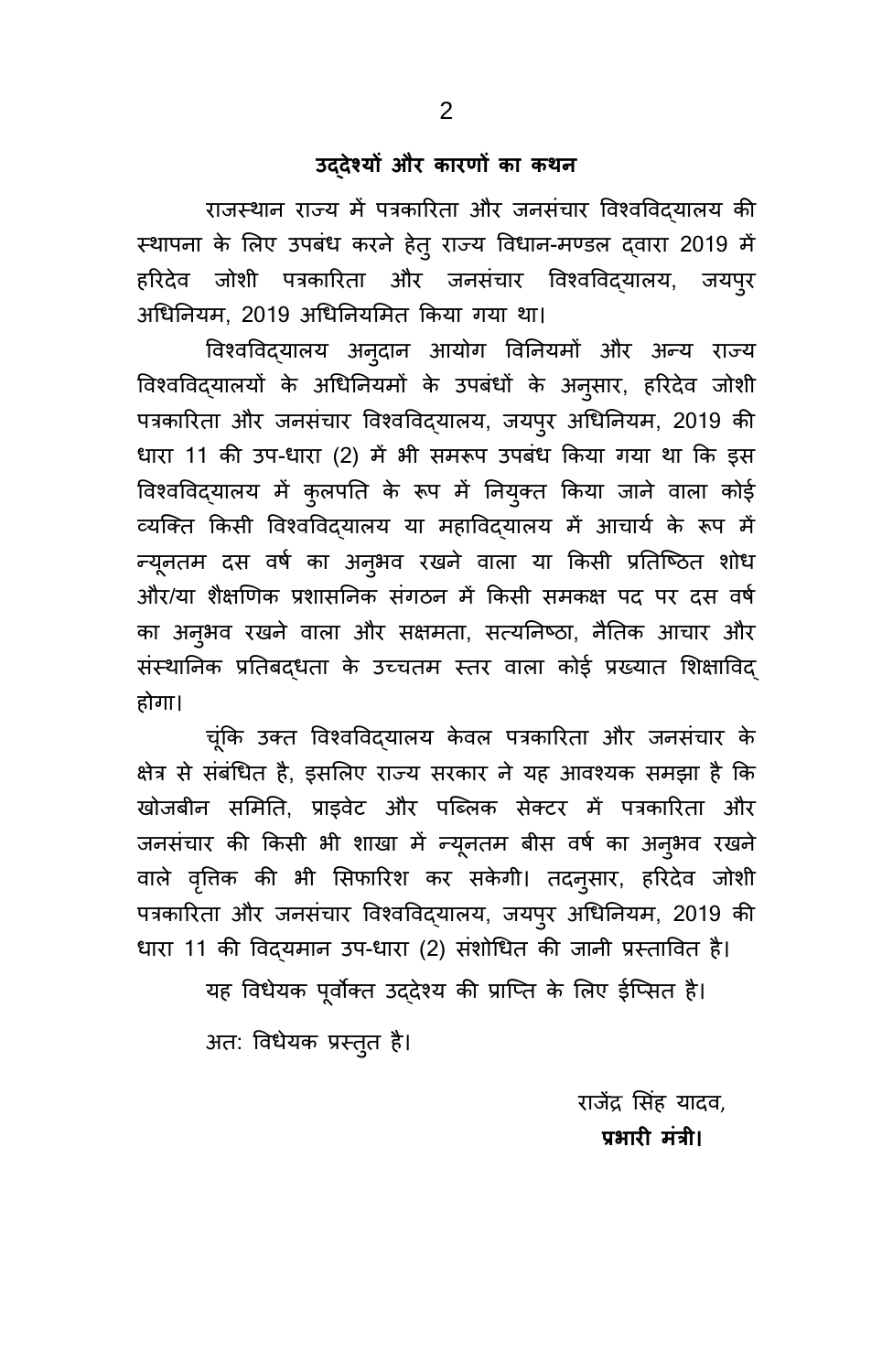हरिदेव जोशी पत्रकारिता और जनसंचार विश्वविद्**यालय, जयपु**र अधिनियम, 2019 (2019 का अधिनियम सं. 11) से लिये गये उद**धरण** 

**XX XX XX XX XX 11. करयपयत.-** (1) XX XX XX XX XX (2) कोई भी व्यक्ति, कुलपति के रूप में नियुक्त किये जाने के लिए पात्र नहीं होगा जब तक कि वह किसी विश्वविद्यालय या महाविद्यालय में आचार्य के रूप में न्यूनतम दस वर्ष का अनुभव रखने वाला या किसी प्रतिष्ठित शोध और/या शैक्षणिक प्रशासनिक संगठन में किसी समकक्ष पद पर दस वर्ष का अनुभव रखने वाला और सक्षमता, सत्यनिष्ठा, नैतिक आचार और संस्थानिक प्रतिबद्धता के उच्चतम स्तर वाला कोई प्रख्यात शिक्षाविद् न हो।

| XX | xх          |    | XX | XX                                               |                                                  | xх        |
|----|-------------|----|----|--------------------------------------------------|--------------------------------------------------|-----------|
|    | (3) से (20) | XX | XX | $\boldsymbol{\mathsf{X}}\boldsymbol{\mathsf{X}}$ | $\boldsymbol{\mathsf{X}}\boldsymbol{\mathsf{X}}$ | $\rm{XX}$ |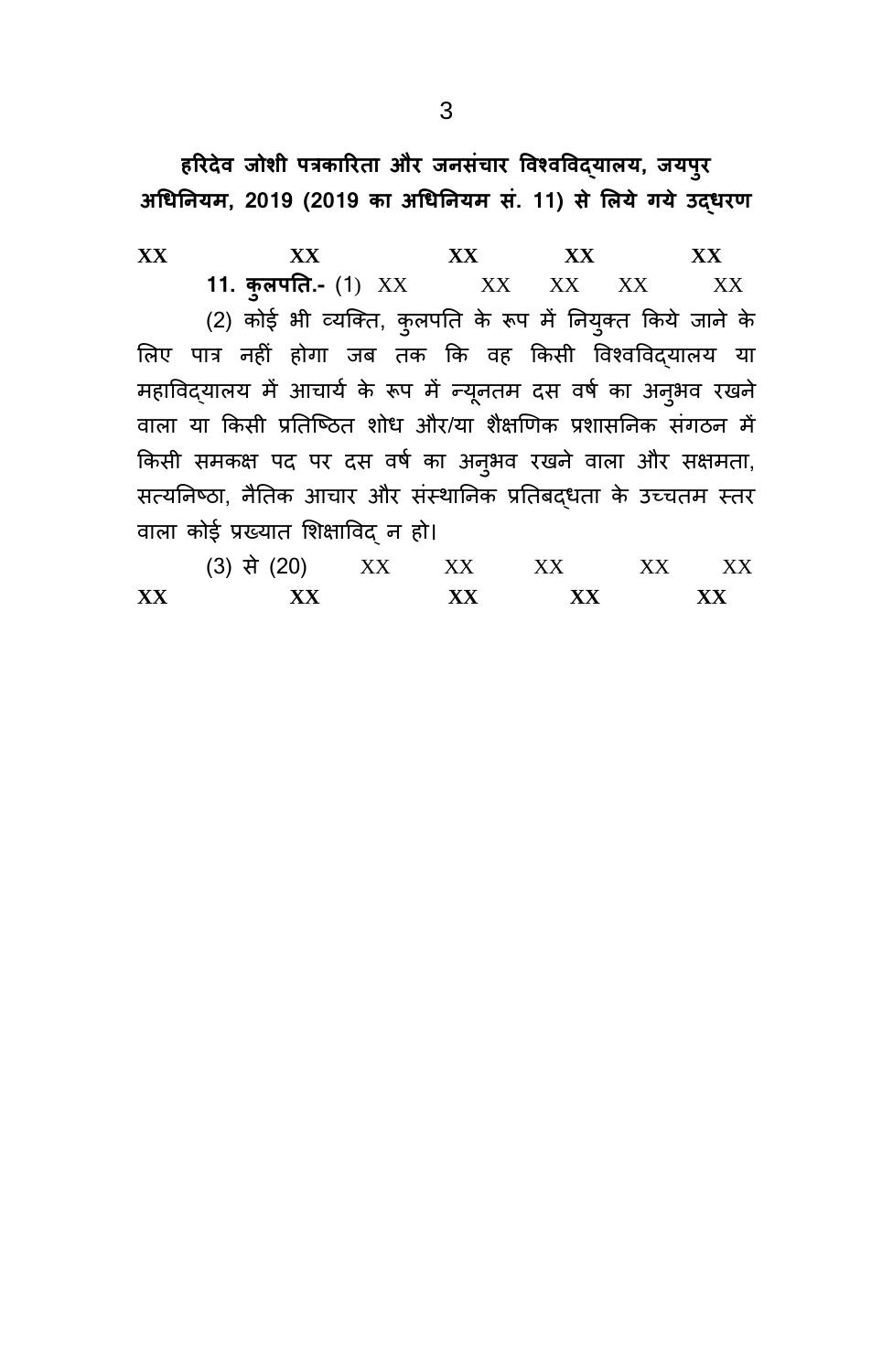(Authorised English Translation)

## **THE HARIDEV JOSHI UNIVERSITY OF JOURNALISM AND MASS COMMUNICATION, JAIPUR (AMENDMENT) BILL, 2022**

(To be introduced in the Rajasthan Legislative Assembly)

## *A*

*Bill to amend the Haridev Joshi University of Journalism and Mass Communication, Jaipur Act, 2019.*

Be it enacted by the Rajasthan State Legislature in the Seventy-third Year of the Republic of India, as follows:-

**1. Short title and commencement.-** (1) This Act may be called the Haridev Joshi University of Journalism and Mass Communication, Jaipur (Amendment) Act, 2022.

(2) It shall come into force at once.

**2. Amendment of section 11, Rajasthan Act No. 11 of 2019.-** In sub-section (2) of section 11 of the Haridev Joshi University of Journalism and Mass Communication, Jaipur Act, 2019 (Act No. 11 of 2019), after the existing expression "administrative organization" and before the existing expression "and, of a", the expression "or a professional from any branch of Journalism or Mass Communication with minimum of twenty years experience in private or public sector" shall be inserted.

\_\_\_\_\_\_\_\_\_\_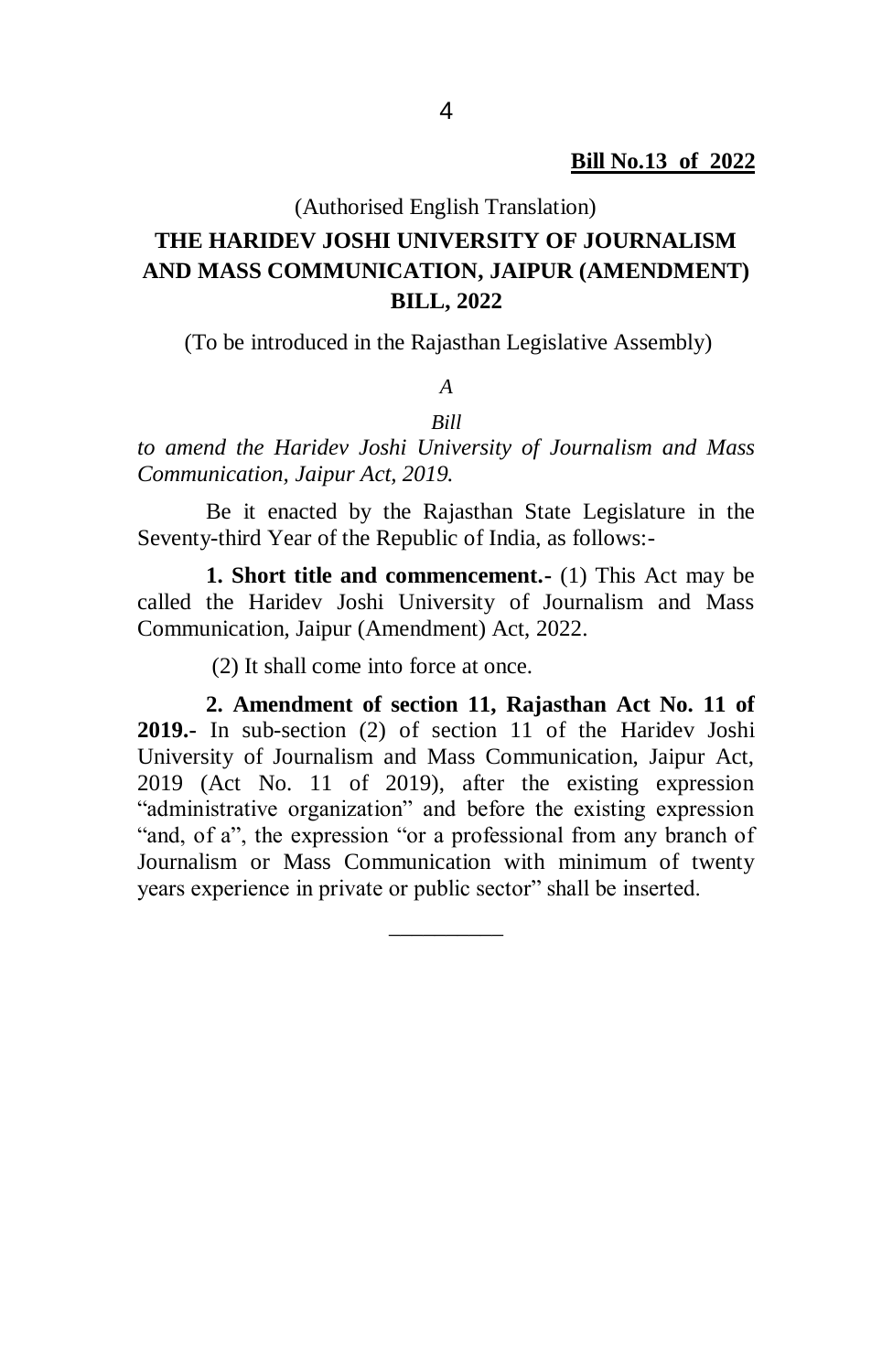#### **STATEMENT OF OBJECTS AND REASONS**

The Haridev Joshi University of Journalism and Mass Communication, Jaipur Act, 2019, was enacted by the State Legislature in 2019 providing for establishment for University of Journalism and Mass Communication in the State of Rajasthan.

As per provisions of University Grant Commission regulations and other state universities Acts, a similar provision has been made under sub-section (2) of section 11 of the Haridev Joshi University of Journalism and Mass Communication, Jaipur Act, 2019 that, a person to be appointed as Vice-Chancellor in this university shall be a distinguished academician having a minimum of ten years experience as Professor in a University or college or ten years experience in an equivalent position in a reputed research and/or academic administrative organization and, of a highest level of competence, integrity, morals and institutional commitment.

Since the said University is solely related to the field of Journalism and Mass Communication the State Government has felt it necessary that Search Committee may also recommend a professional from any branch of Journalism and Mass Communication with minimum of twenty years experience in private or public sector. Accordingly, the existing sub-section (2) of section 11 of the Haridev Joshi University of Journalism and Mass Communication, Jaipur Act, 2019 is proposed to be amended.

The Bill seeks to achieve the aforesaid objective.

Hence the Bill.

राजेंद्र सिंह यादव. **Minister Incharge.**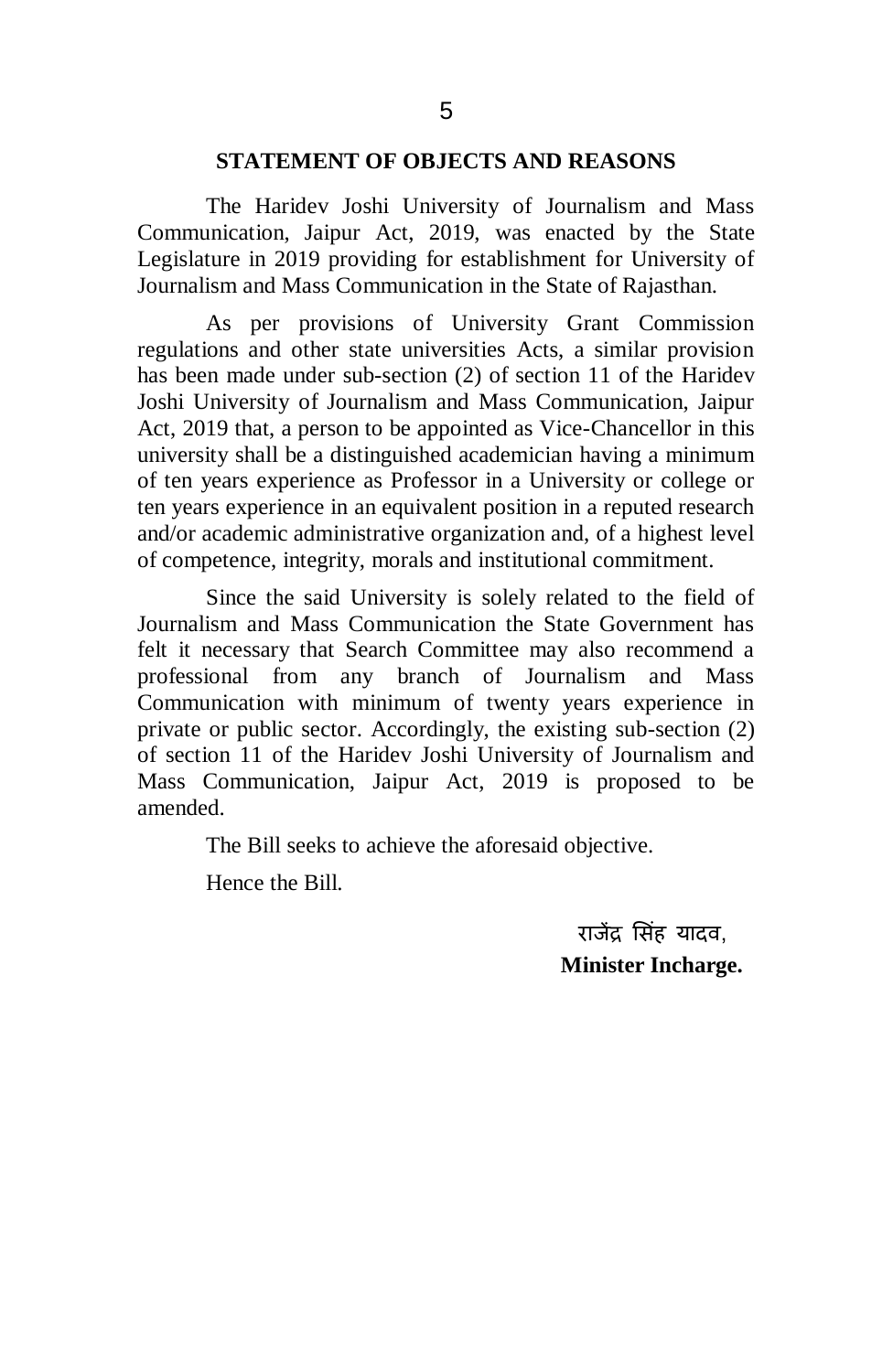## **EXTRACTS TAKEN FROM THE HARIDEV JOSHI UNIVERSITY OF JOURNALISM AND MASS COMMUNICATION, JAIPUR ACT, 2019**

#### **(Act No. 11 of 2019)**

| XX | ХX                         |    | XХ |  |
|----|----------------------------|----|----|--|
|    | 11. Vice-Chancellor. $(1)$ | XX |    |  |

(2) No person shall be eligible to be appointed as Vice-Chancellor unless he is, distinguished academician having a minimum of ten years experience as Professor in a University or college or ten years experience in an equivalent position in a reputed research and/or academic administrative organization and, of a highest level of competence, intigrity, morals and institutional committment.

|    | $(3)$ to $(20)$ | XX | XX | XX |
|----|-----------------|----|----|----|
| XX | XХ              | XХ | XХ | XX |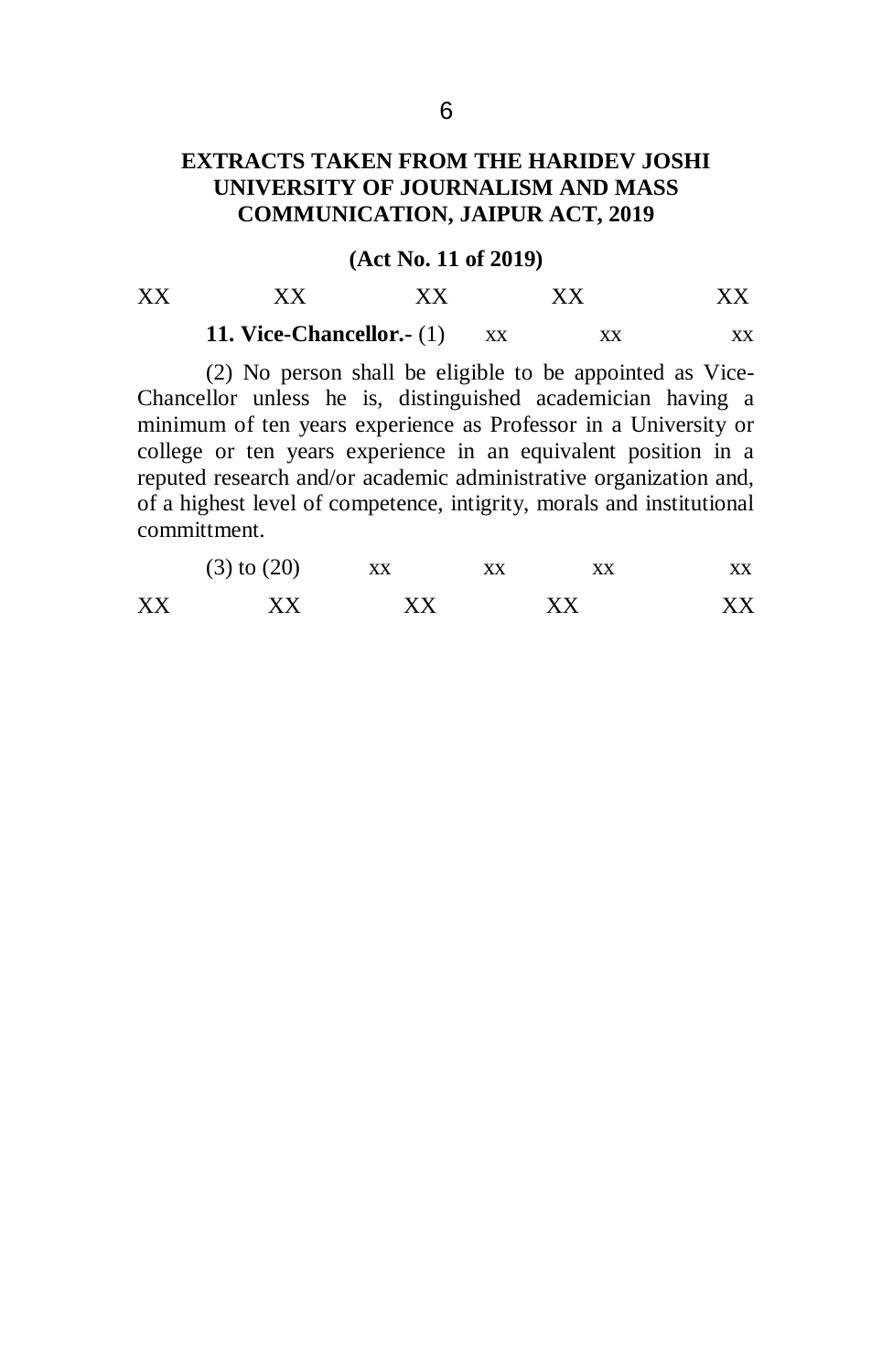**Bill No.13 of 2022**

## **THE HARIDEV JOSHI UNIVERSITY OF JOURNALISM AND MASS COMMUNICATION, JAIPUR (AMENDMENT) BILL, 2022**

**(To be introduced in the Rajasthan Legislative Assembly)**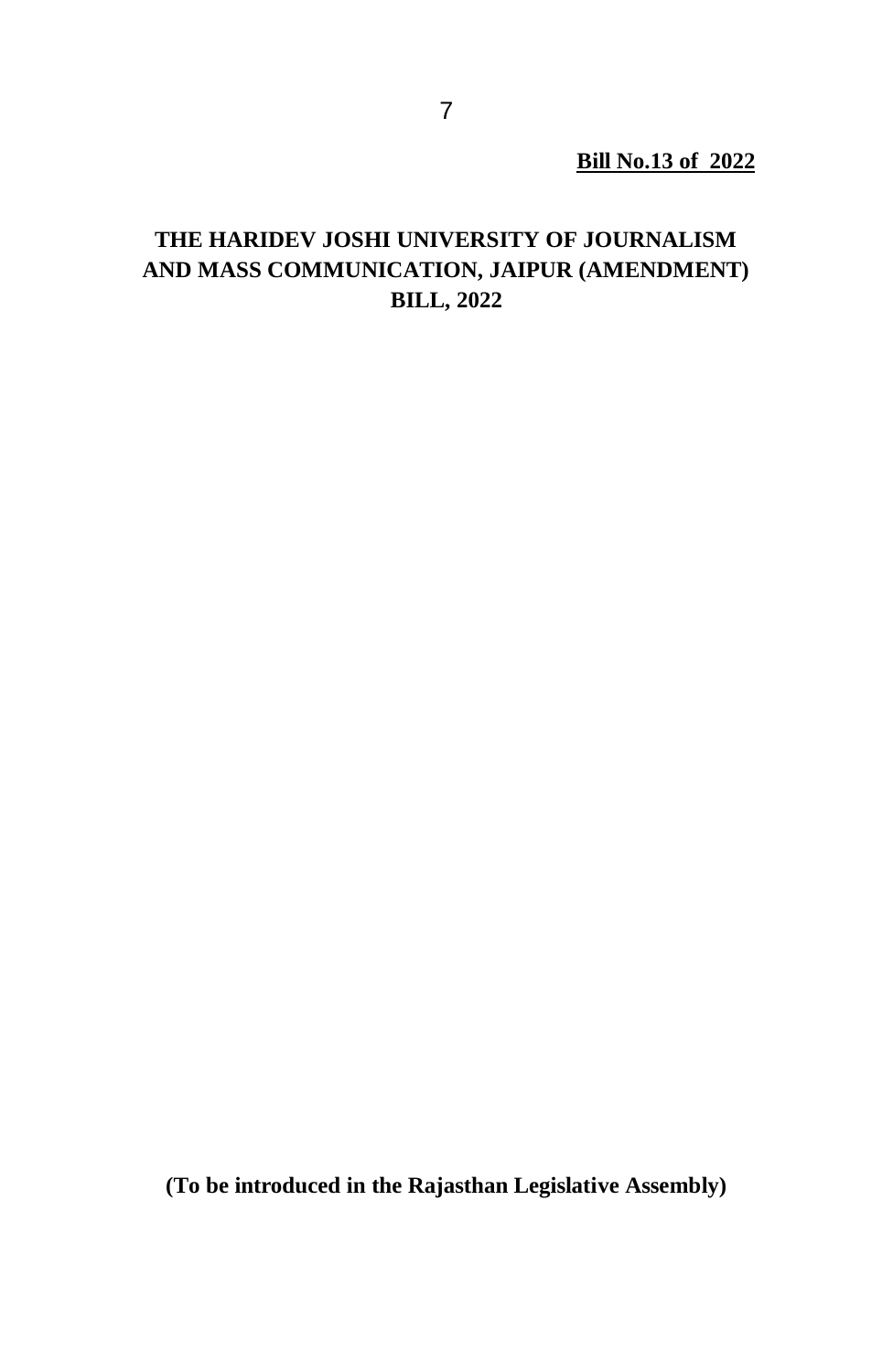### **RAJASTHAN LEGISLATIVE ASSEMBLY**

*A*

*Bill*

*to amend the Haridev Joshi University of Journalism and Mass Communication, Jaipur Act, 2019.*

(To be introduced in the Rajasthan Legislative Assembly)

\_\_\_\_\_\_\_\_\_\_

\_\_\_\_\_\_\_\_\_\_

MAHAVEER PRASAD SHARMA,  **Secretary.**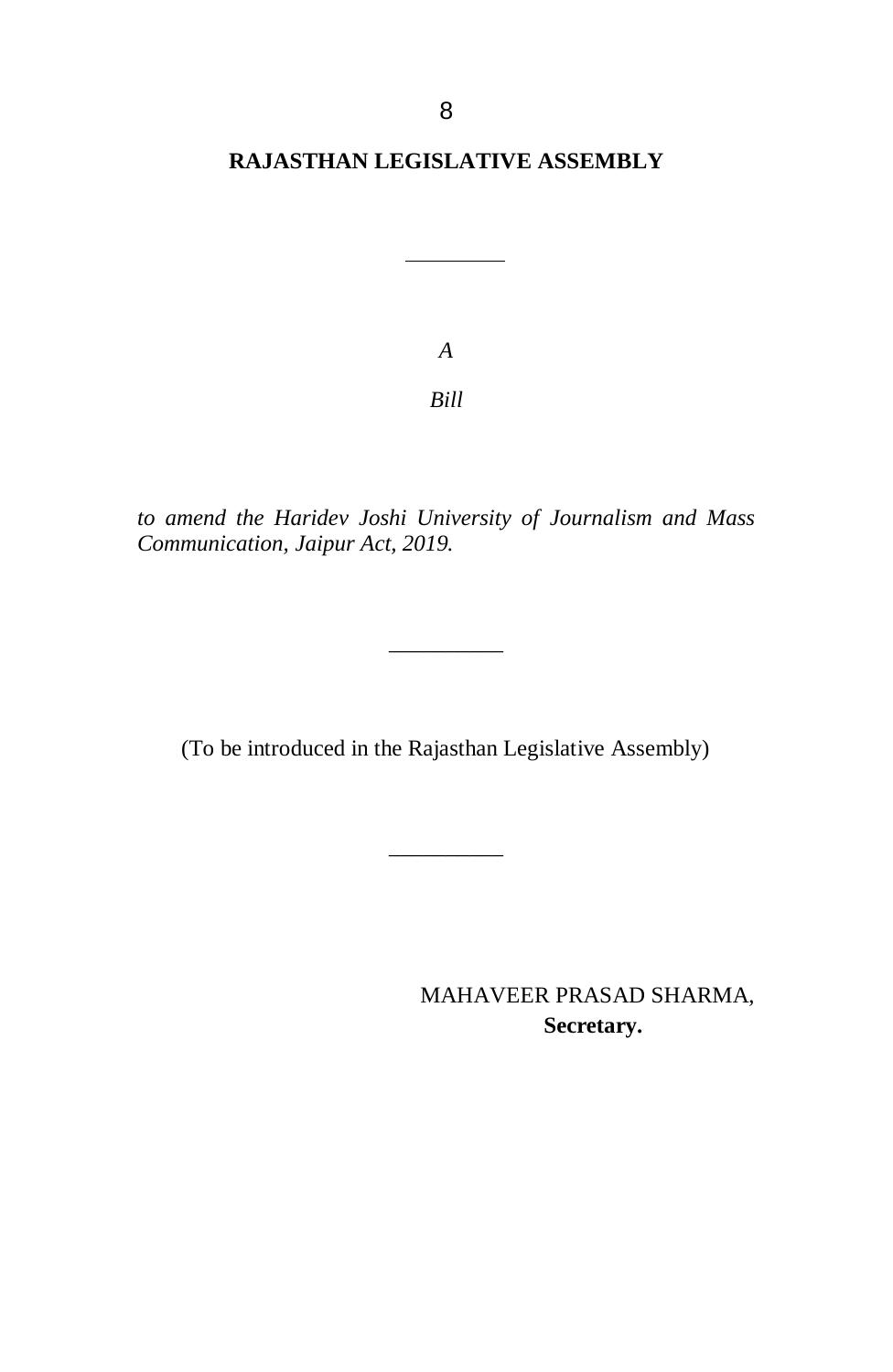(Rajendra Singh Yadav, **Minister-Incharge**)

**2022 का विधेयक सं.13** 

हरिदेव जोशी पत्रकारिता और जनसंचार विश्वविद्**यालय, जयपु**र **(संशोधन) विधेयक 2022**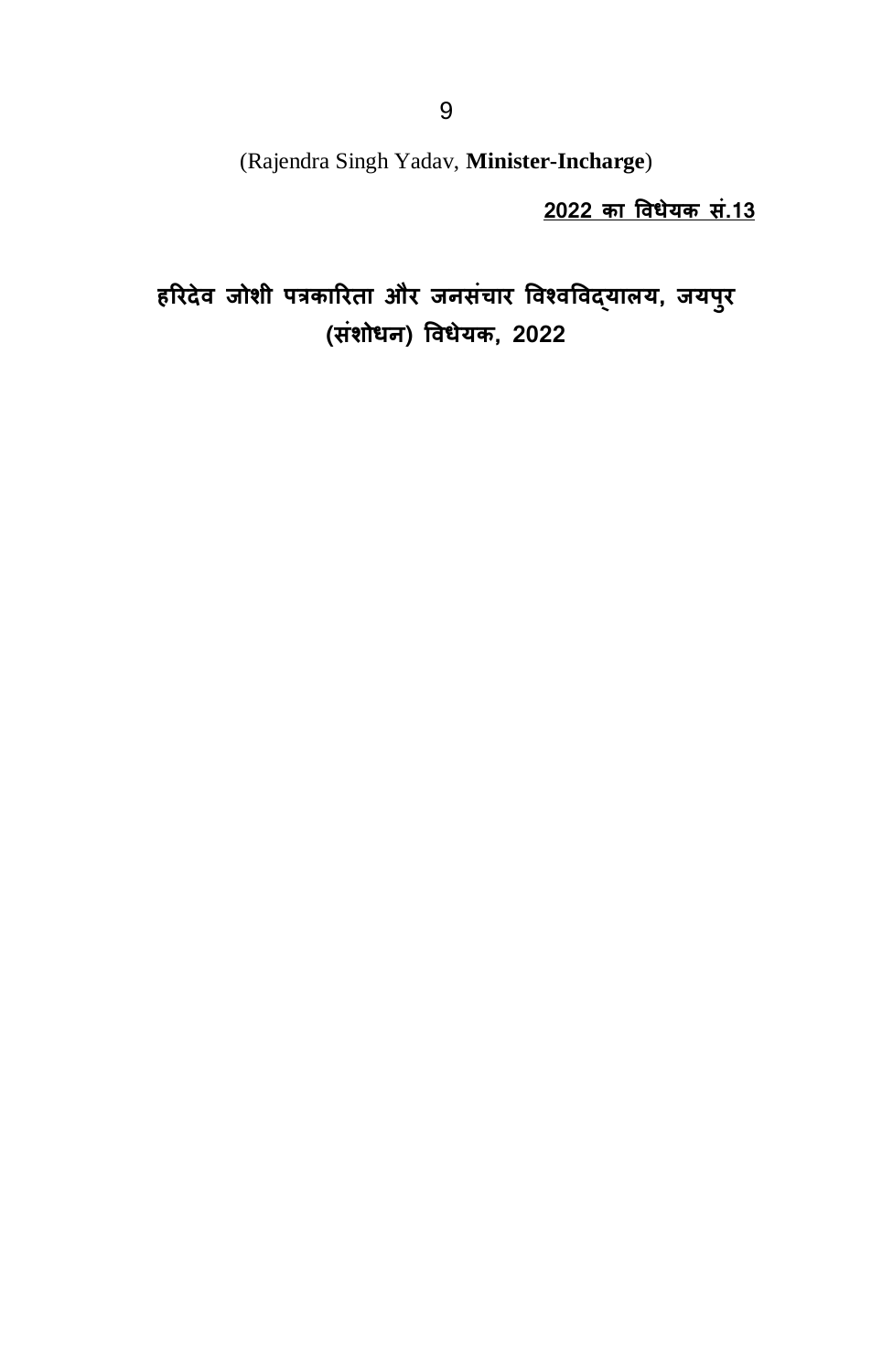(**जैसाकक िाजस् थान विधान स ा ं पपरिःस् थावपत ककया जाये ा**)

**िाजस् थान विधान स ा**

हरिदेव जोशी पत्रकारिता और जनसंचार विश्वविद्यालय, जयपुर अधिनियम, 2019 को संशोधित करने के लिए विधेयक।

**(जैसाकक िाजस् थान विधान स ा ं पपरिःस्थावपत ककया जाये ा)**

महावीर प्रसाद शर्मा, **सनचि।**